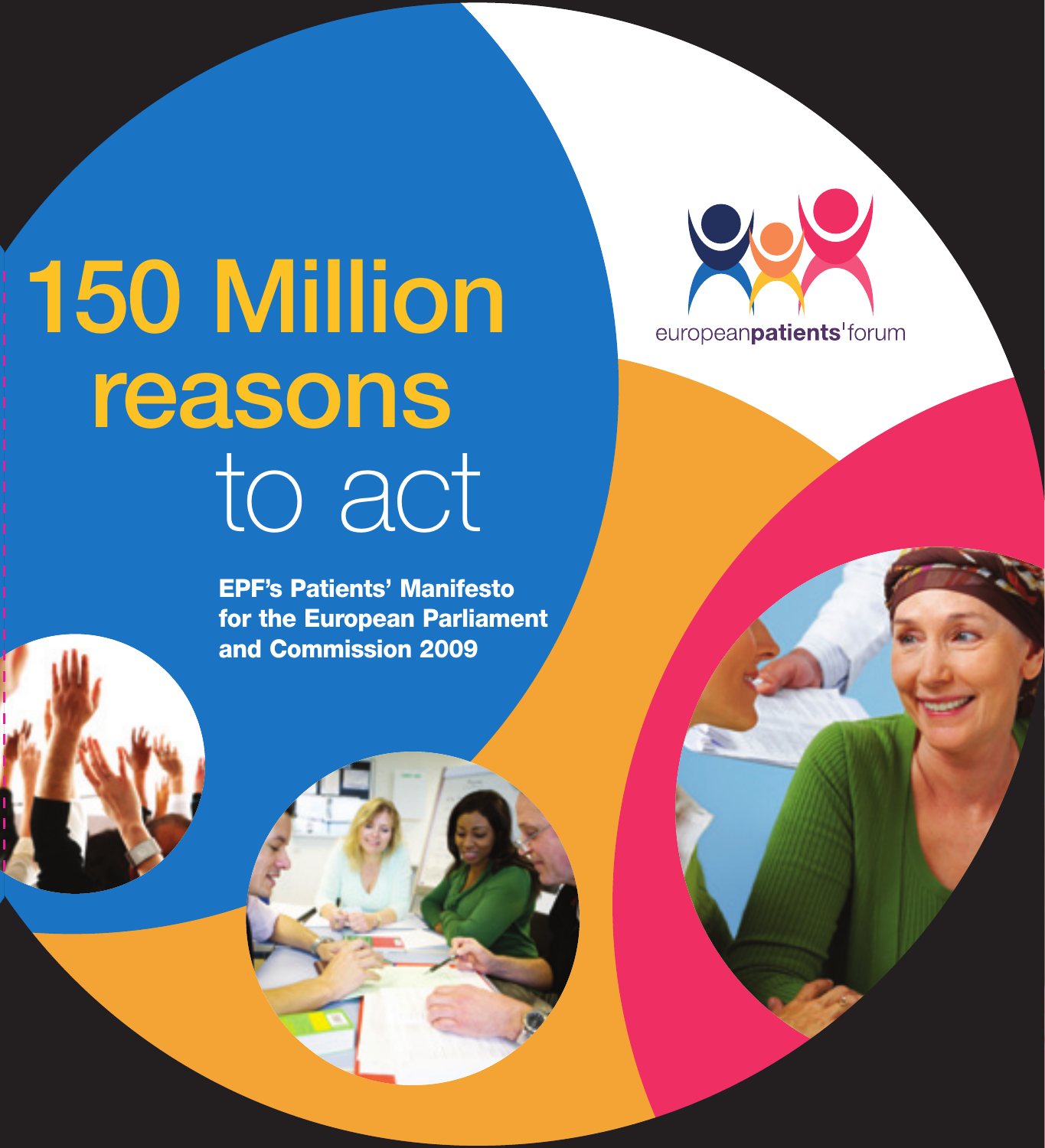**The European Patients' Forum represents over 150 million patients across the EU. We call for** vital new measures in 3 fundamental areas to improve the quality of health care delivered across the EU:

- **Equal and timely access** to safe, effective diagnosis, treatments and support ;
- **Better information and resources** for patients to be partners in determining their care;
- **A patients' voice** to be heard in Brussels and throughout the European Union.

Our current health systems can be unfair, divisive and fail to put the patients' perspective first.

We believe all patients within the EU have a basic right to equal access to quality medical treatment, regardless of where they live, their status or their income.

We call upon the political groups within the European Parliament, MEPs, prospective MEPs, national representatives in EU Member States, and the new Commission, to commit to the legitimate rights and needs of patients and to make our proposals their priority.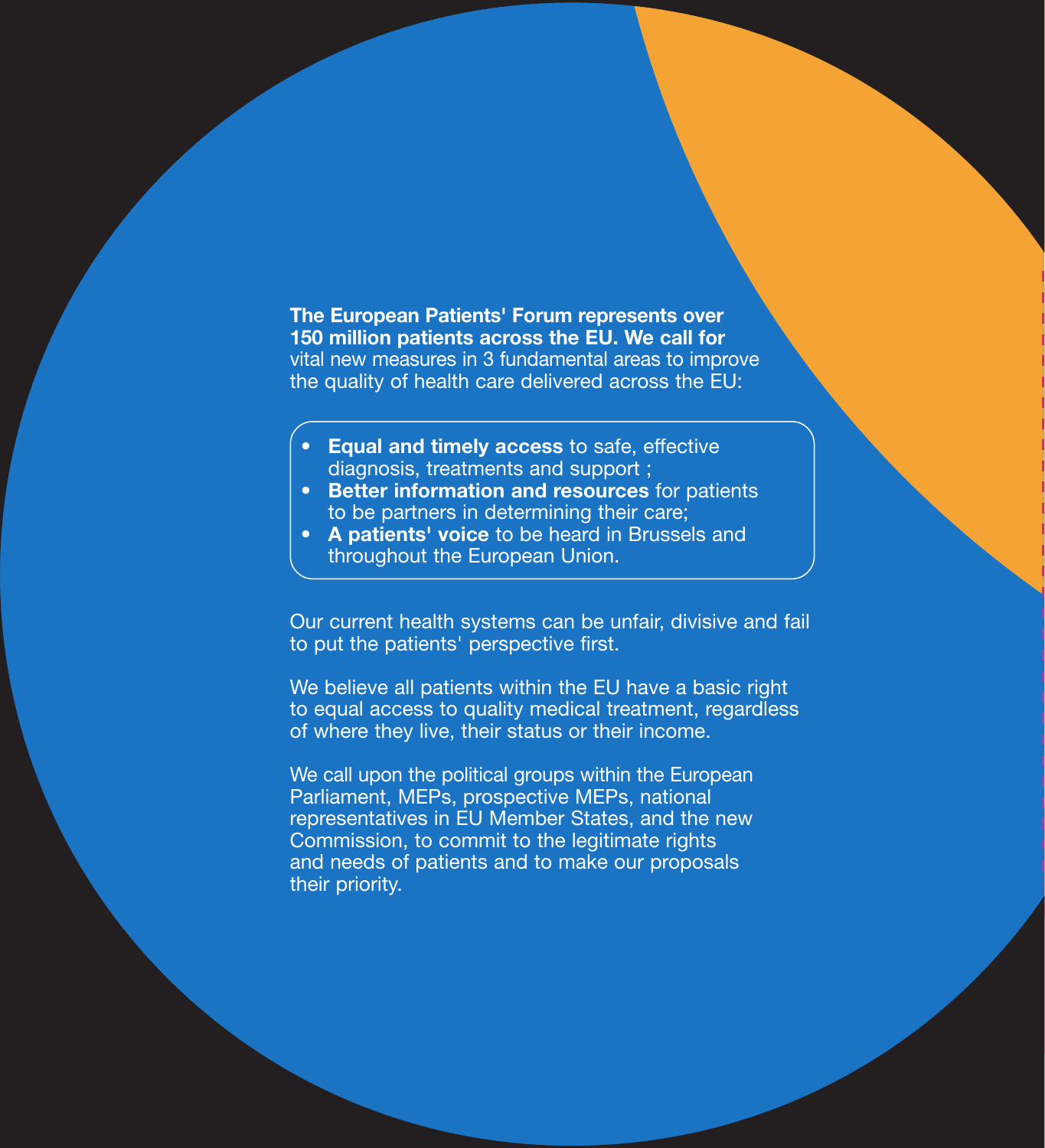Patients have the right to be fully informed about health issues and the responsibility to manage their health.

However our members report that when they see a health professional there are often enormous and unjustifiable inequities across the EU in terms of the quality of care offered, and the treatment received. The fundamental problems are:

- Lack of equal and timely access to treatment,
- Lack of access to quality information,
- Lack of psychological, social and environment support that help the patient during treatment and recovery.

## our patients' manifesto **is needed now**

These shortcomings have a negative effect on the quality of life of a huge number of patients in every Member State, regardless of their disease or condition.

The lead-up to the forthcoming European Parliamentary Elections and new Commission is a time to set new political priorities, and commit to take action.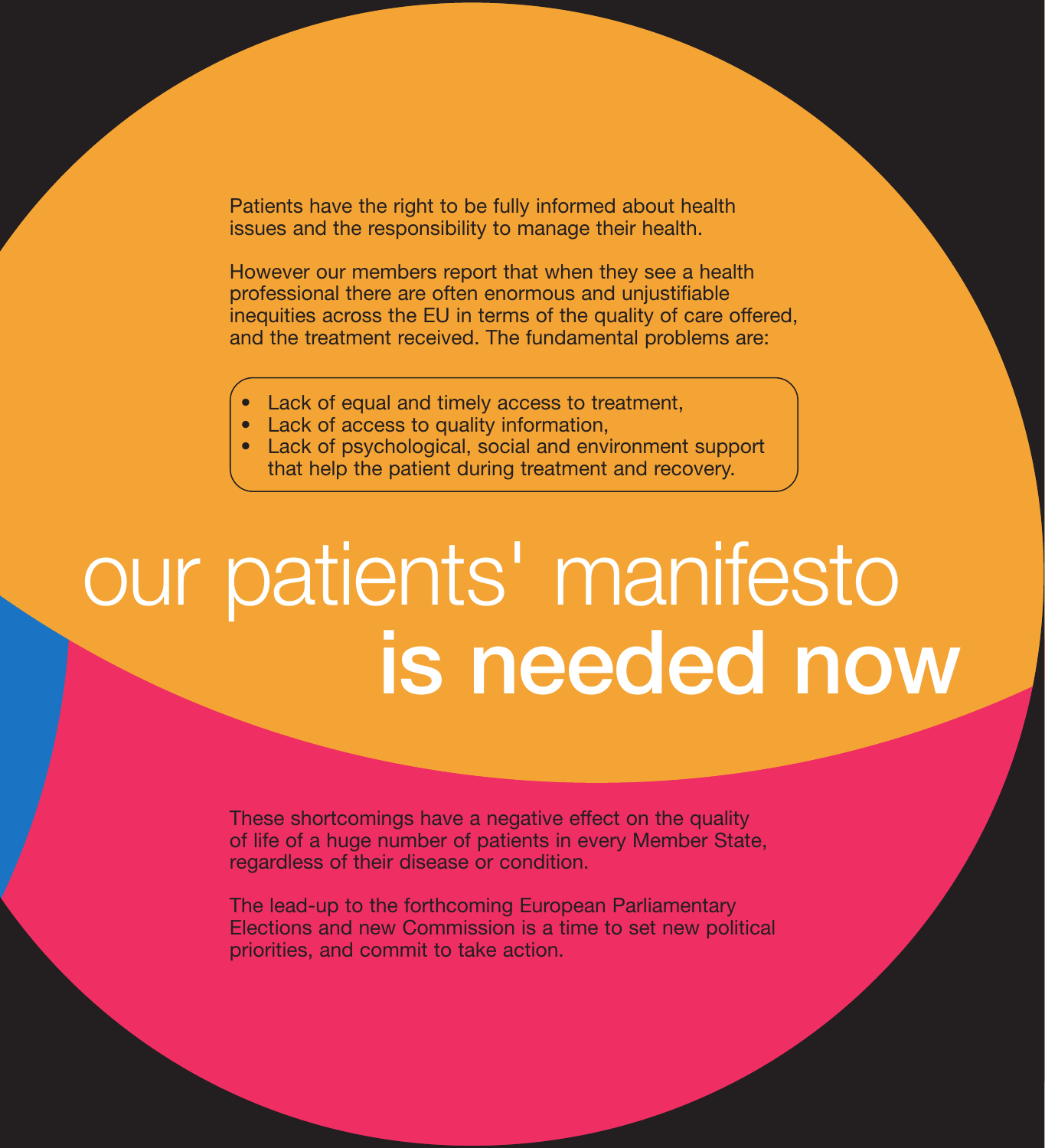# We call **for action**

**We, as the European Patients' Forum, call on the Political Groupings of the European Parliament, current and prospective MEPs, their MP counterparts in every EU Member State and the European Commission to ensure:**

### Equal and timely access **to safe and effective diagnosis, treatments and support**

- **1** Extend the current political emphasis on "health and wealth" within the EU - to "health, wealth and **equity**".
- **2** Recognize that all EU patients have **a basic right to timely diagnosis, treatment, therapies and medicines**. We must address the huge differences across the EU in access to treatment and what we pay for it.
- **3** Ensure a **non-discriminatory and inclusive approach** to the provision of treatment, therapies and care to **all** patients. Certain patients are particularly vulnerable to exclusion and inequities, such as young patients, older patients and those from ethnic minority backgrounds. **All** patients' voices must be heard.
- **4** Maintain the **political commitment to address patient safety** at EU level. And ensure planned new laws on patient safety, pharmacovigilance<sup>1</sup>, tackling counterfeit drugs, and research using animals are workable and sustainable.
- **5** Ensure EU health policy adopts a **holistic approach** to patients' needs. Many chronic patients need a life-long range of services and support- especially when their illness causes stigma and exclusion.

*1 The primary goal of pharmacovigilance is to ensure that medications are used to the maximum benefit while minimizing the risks of treatment.*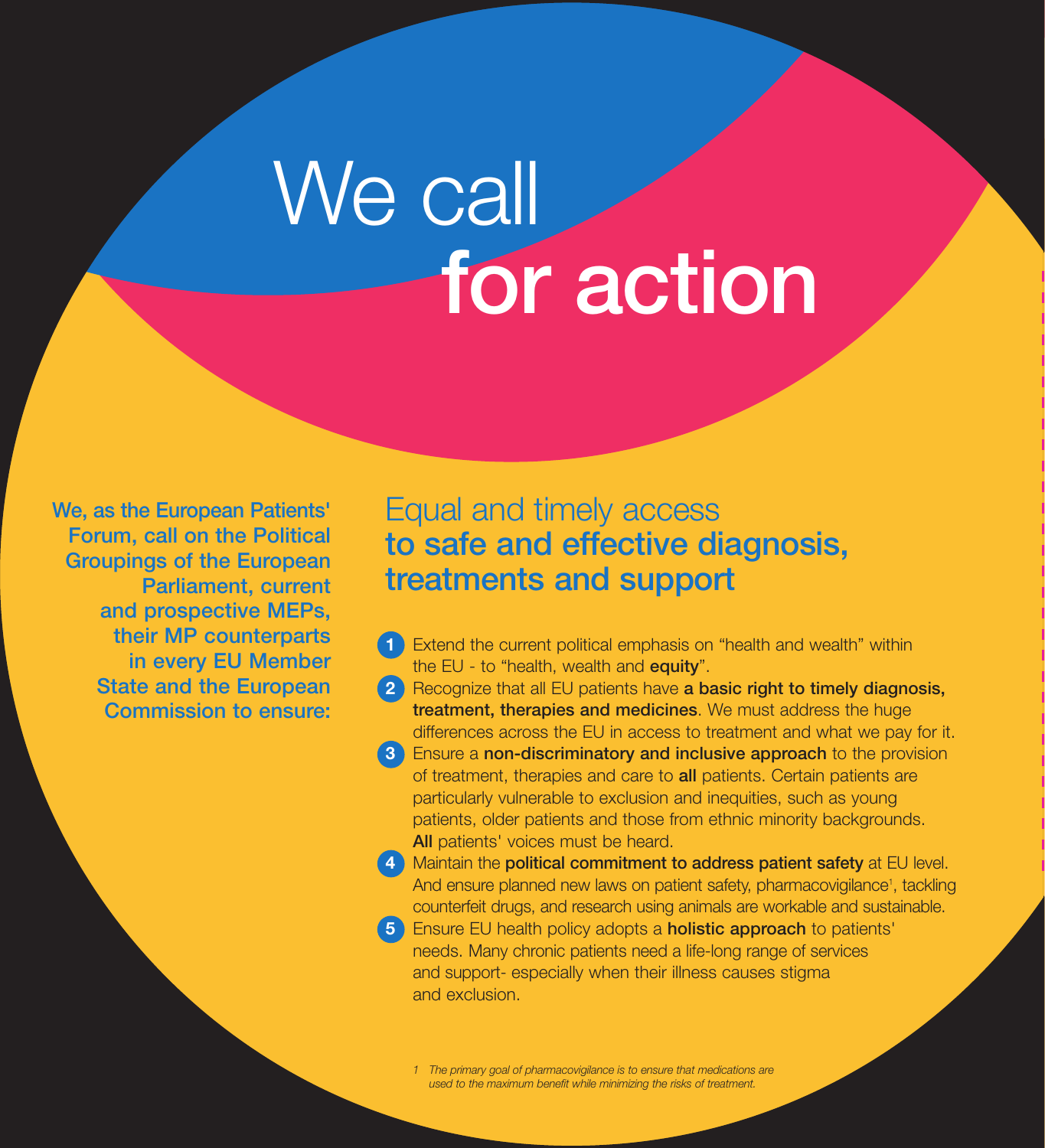### Better information and resources for patients **to be effective partners in determining their care**

- **1** Support a determined EU strategy to **improve the quality of information** given to patients about their medication, treatment, rehabilitation and support services. This is a vital factor in providing patientcentred health care.
- **2** Provide funds to help patients acquire the skills to make key decisions about their health.

**"Health Literacy"** as a concept must be established at both EU and national level.

- **3** Acknowledge the need for **improved dialogue between the patient and medical staff.** This requires support for innovative work at EU and national level to forge better communications and trust.
- **4 Encourage investment in the use of Information Technology in healthcare** providing it is genuinely patient centred. Patients should be involved at all stages of development from inception to evaluating the product or system.

### A patients' voice that is **heard in Brussels and throughout the EU**

- **1 Promote patient empowerment!** Patients need to be involved in a formal way in EU and national health projects and health policies. With patient input, policy is more likely to respond to their vital needs.
- **2 Ensure more money is allocated for EU health policy and programmes** - and that adequate funds are given to patients' groups so their members have a voice when vital decisions are made about their health care.
- **3 Support our annual review of the status of patients** across the European Union. The European Patients' Forum will conduct its survey from the patient's perspective, using criteria identified exclusively by the patients themselves.
- **4 Support a European Patients' Rights Day and make our day!** We are calling for the 18th April to be designated as **"European Patients' Rights Day"**. This will give patients, their families, and organisations the chance to raise the profile of health issues they care most about.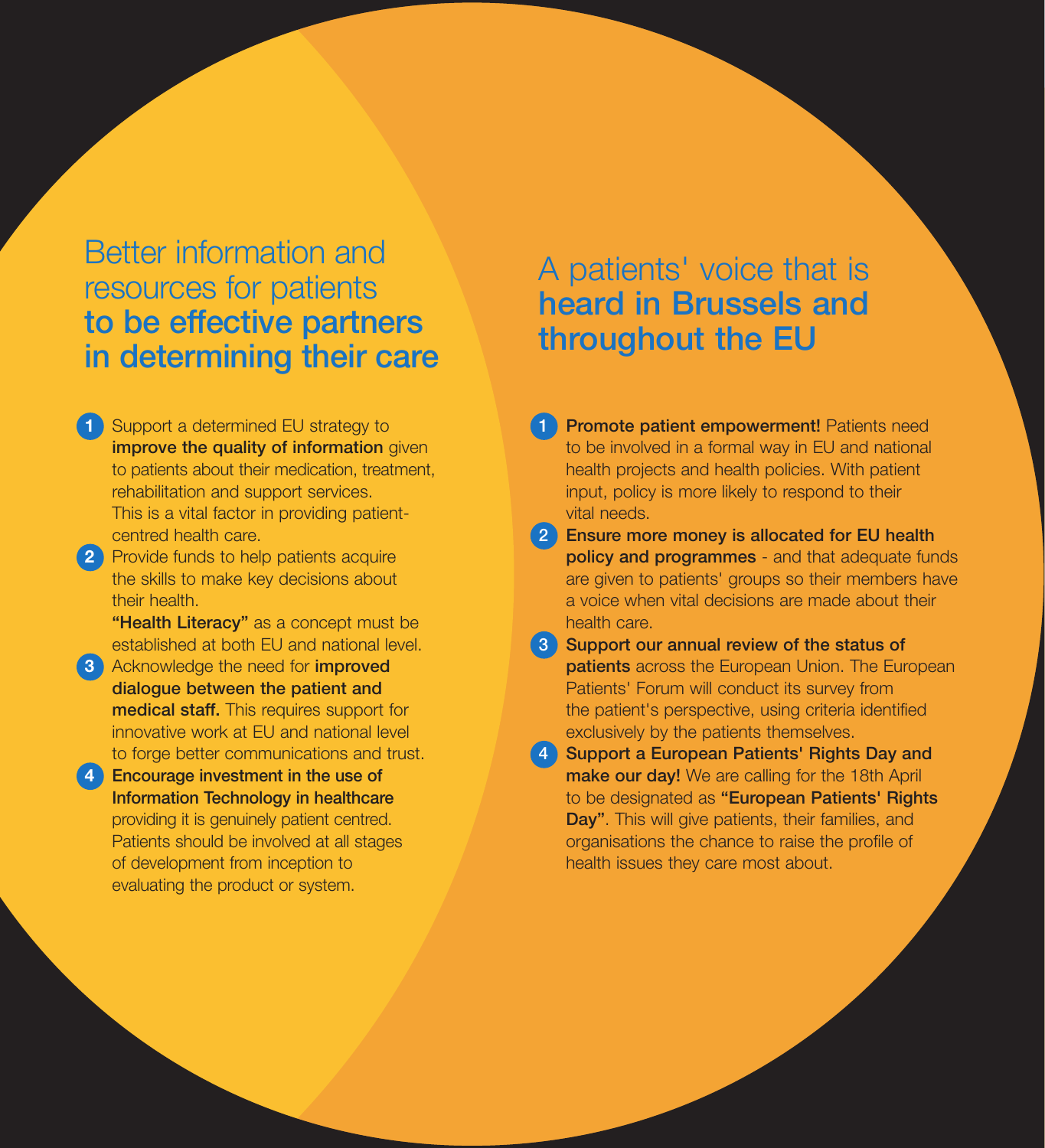# Our manifesto **is developed by patients**

Our Manifesto is based upon views from our members. The proposals have been developed and endorsed by our members - leading patient organisations representing more than 150 million patients throughout the European Union.

Each year our Forum will review and publish the status of patients across the EU from the patient's perspective, using criteria identified exclusively by the patients **themselves** 

We are passionately convinced that change is crucial. Patients' rights must be established and upheld, not only for their health and well-being, but also for the good of the economy and the future of a democratic European Union.

#### Our Responsibilities

The European Patients' Forum, through the energy and dynamism of our members, commits to being a strong partner in achieving this change.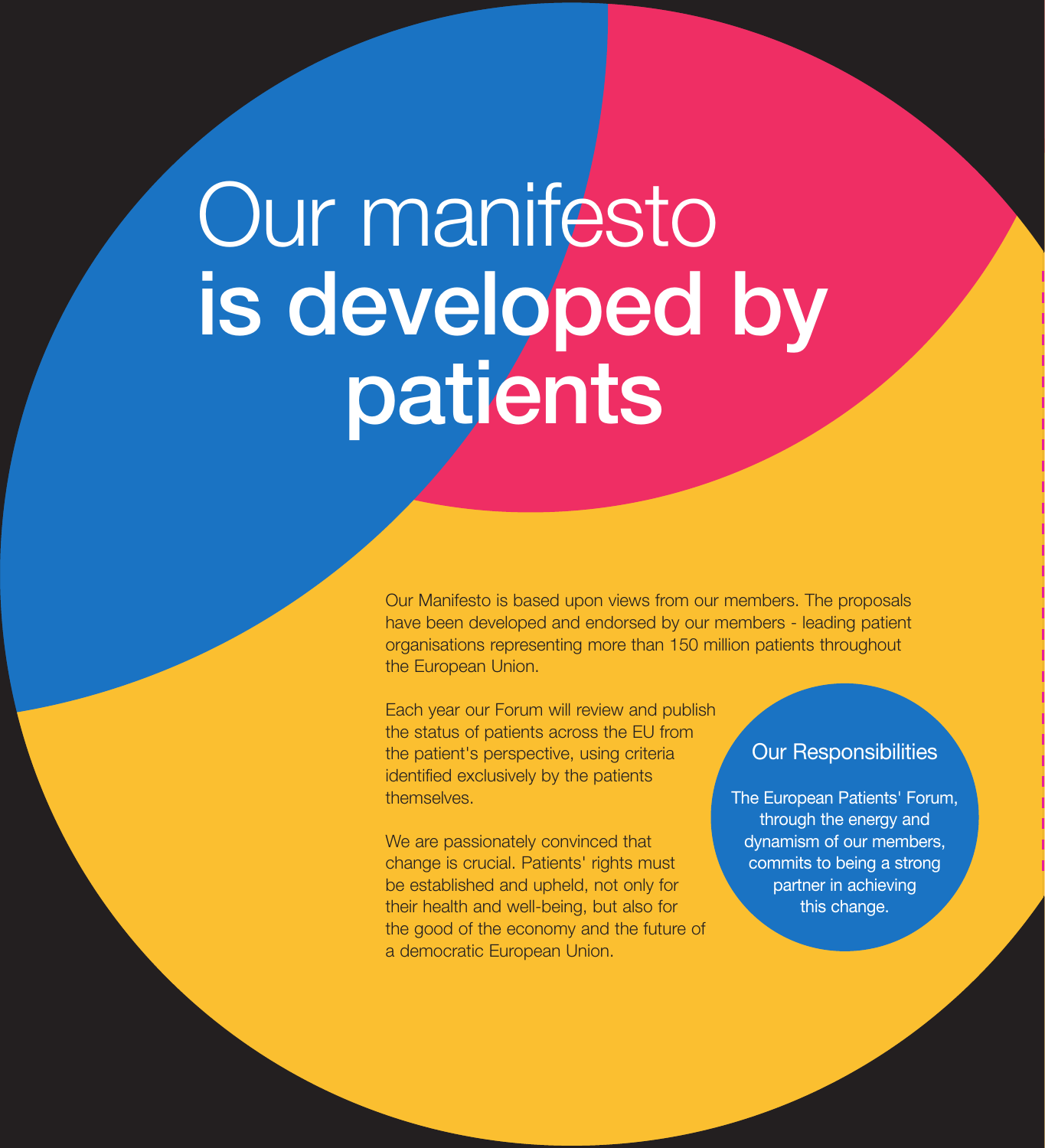## Patients must be **more involved in health policy**

Once a patient is diagnosed they develop a new perspective on life, and an invaluable knowledge of how to manage their disease or illness. They also have to navigate their way through health services and systems.

Along the way they will form their own **unique perspective** on healthcare developments it is their perspective, or their voice that we represent. This **informed view** of the patient will enhance health policy, and ensure the treatment offered is patient centred.

## **Details** of the manifesto

**EQUAL AND TIMELY ACCESS TO SAFE AND EFFECTIVE DIAGNOSIS, TREATMENTS AND SUPPORT SERVICES**

**1** Extend the current EU political emphasis from purely health and wealth, to health, wealth **and** equity.

*While the EU recognises the link between good health and economic prosperity, it also accepts that "health inequities" need to be challenged. Both need to be brought together in the execution of the EU Health Strategy "Together for Health". In this way tangible progress can be made. The new EU Directive on the application of patients' rights in cross-border healthcare will assist these changes; but it needs the universal support from all EU Institutions.*

**2** Recognize that all EU patients have **a basic right to timely treatment**, therapies and medicines. It is vital to address the huge differences across the EU between access to treatment and what we pay for it.

*All EU Institutions need to give greater political priority to addressing appalling inequities. Huge differences between and within Member States in terms of access, pricing and reimbursement, sometimes depending simply on where you live, are unacceptable and a contradiction to a Europe built on equity, solidarity and human rights. We call for a new body involving Member States, and stakeholders, to take on the explicit challenge of equal access to essential medicines, treatments and therapies by all EU patients.*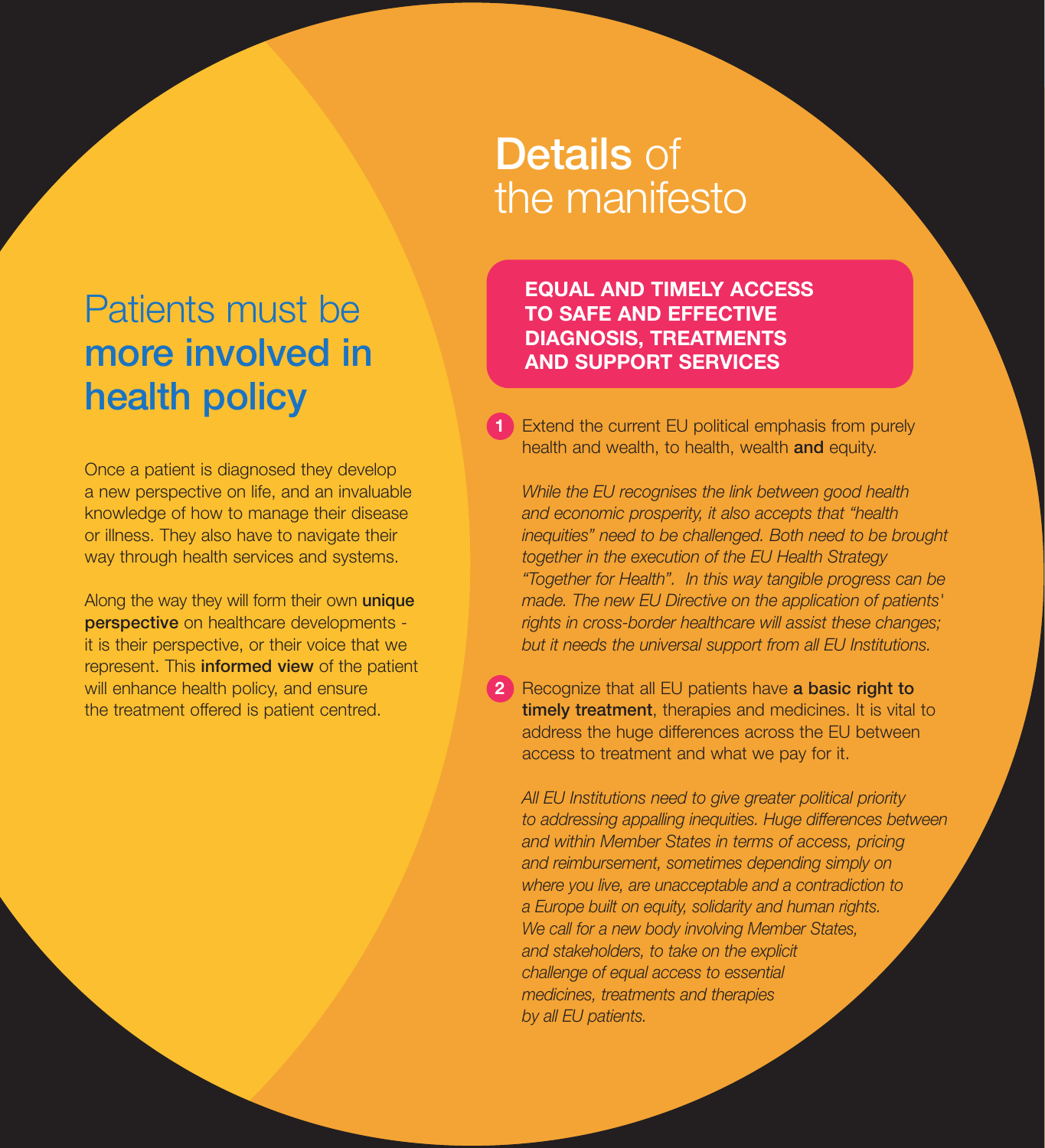**3** Ensure a **non-discriminatory and inclusive approach** to the provision of treatment, therapies and care to **all** patients. Certain patients are particularly vulnerable to exclusion and inequities, such as young patients, older patients and those from an ethnic minority background.

*The perspective and the real life situation of such patients is often ignored or not taken seriously. Furthermore, they tend to be underrepresented in policy debates and indeed in patient organisations themselves. EPF is working on this politically and in a practical way. We call on the support of the EU institutions to address the major barriers faced by excluded patient groups and support targeted measures to ensure they are able to access equitable, patient centred healthcare, regardless of age, background, status or condition.*

**4** Maintain the **political commitment to address patient**  safety at EU level. Planned new laws on patient safety and quality of health services, including the prevention and control of healthcare-associated infections, pharmacovigilance, tackling counterfeit drugs, research using animals must be workable and sustainable.

*Patients who have say, suffered adverse effects from medicine, or caught an infection after being in hospital should be encouraged to report these events to help protect others in the future. However only a few Member States have national patient safety reporting systems or have undertaken detailed research on adverse events in health care settings.* 

*The European Commission is preparing a Communication to the Council of the European Union together with proposals on patient safety and health-care associated infections, which should be launched by the end of 2008. We urge the European institutions to put their weight behind this important policy and other developments in the areas of counterfeiting, pharmacovigilance and research using animals.*

*We also urge that the European Union Network for Patient Safety continues to receive funding. The Network is an important platform for collaboration among Member States, international organisations and civil society organisations. It supports key actions such as:*

- *Promoting a culture of patient safety;*
- *Organising materials for education and training in patient safety of health professionals, decision-makers, patients;*
- *Implementing reporting systems;*
- *Testing tools of medication safety*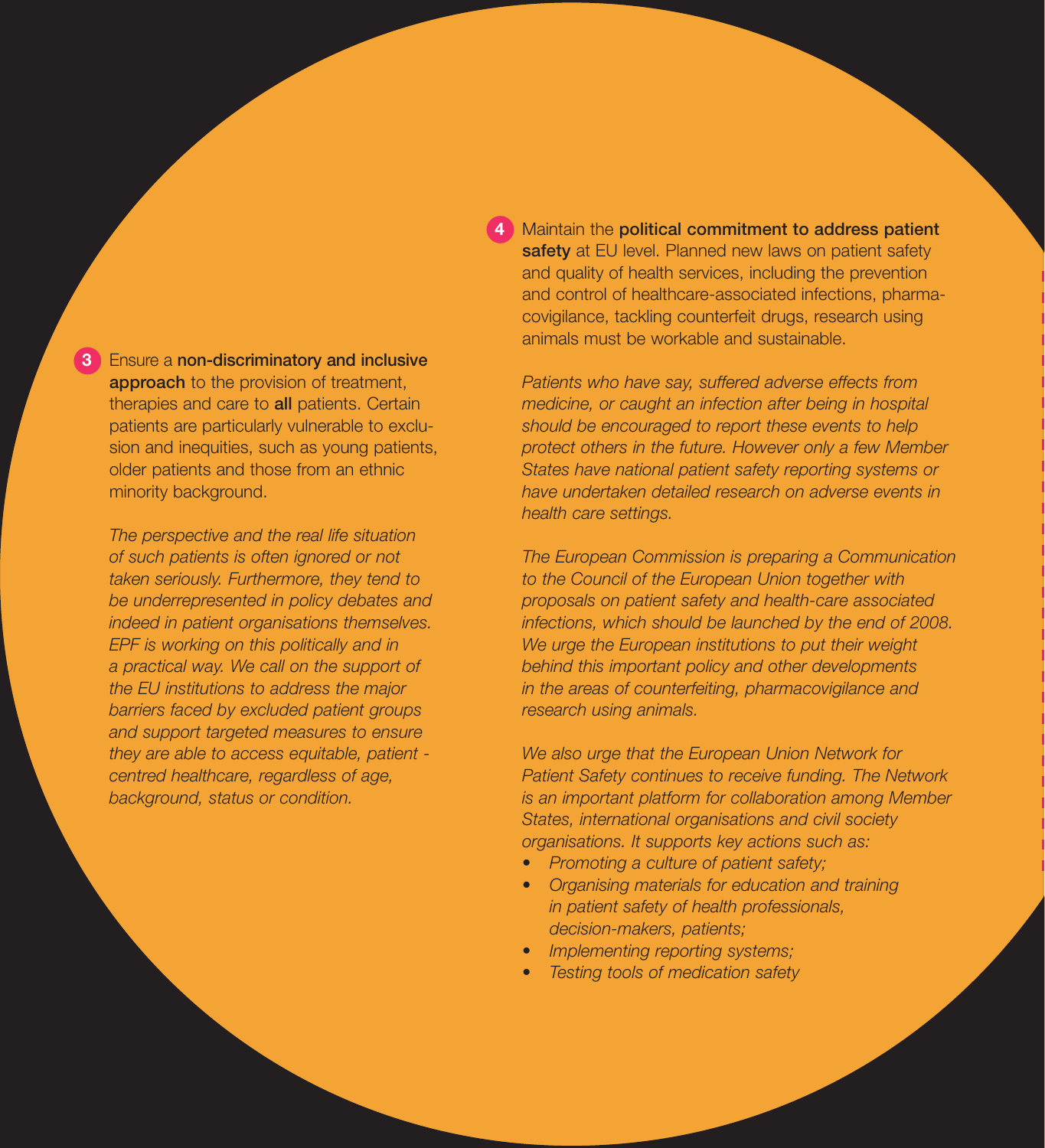**5** Ensure EU health policies adopt **a holistic approach to patients' needs.** Many people need a range of services and support especially when their illness causes stigma and exclusion.

*Patients often require a lot more than medical treatment when coping with an illness or disease. They may have to be retrained, re-housed or need long term physical or emotional support. A holistic approach to their care aids recovery, helps to restore their quality of life, and gives them the opportunity to become an active citizen once more.*

*We would like to see this holistic approach recognized and supported by the EU. We suggest it should be reflected in practical terms by more cooperation and 'joint ventures' between different Directorates (DGs) within the Commission and DG Sanco (Health). For example DGs responsible for social and employment affairs, education, information society, enterprise and industry - and that these ventures involve patients themselves.*

**BETTER INFORMATION AND RESOURCES FOR PATIENTS TO BE EFFECTIVE PARTNERS IN DETERMINING THEIR CARE**

**1** Support an ambitious EU strategy to **improve the quality of information** given to patients about their medication and treatment. This is a vital factor in providing patient centred health care.

*There should be equal access to high quality Information for all EU patients. It is important that this information is shared across the EU.*

*We call for the support of the European Parliament and the European Commission for a coherent strategy on information to patients, one that promotes equal access for all EU patients to information that meets defined quality criteria.*

*This would build on the achievements of the Pharmaceutical Forum and the wider EU Health strategy 'Together for Health'.*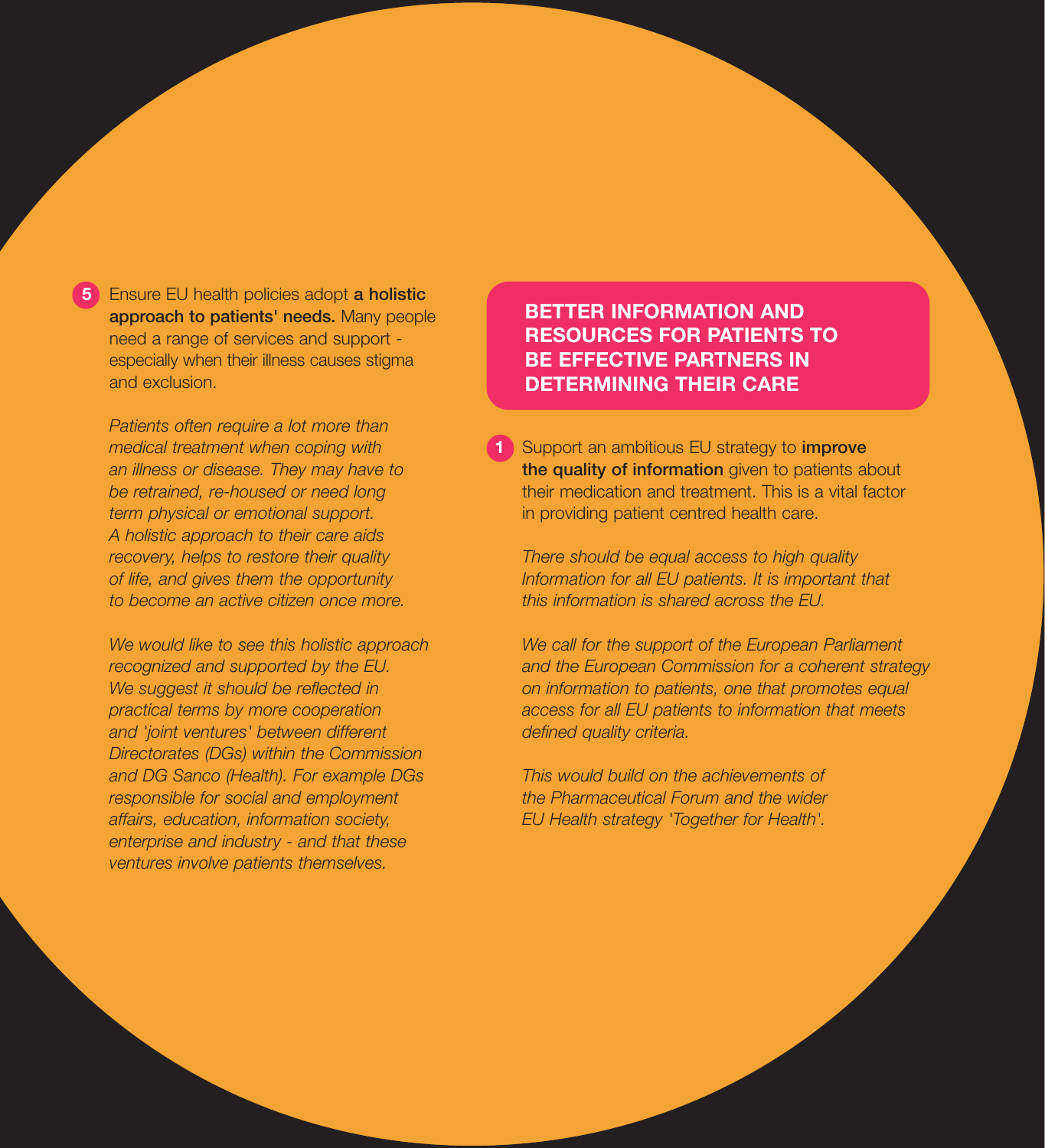**2** Provide funds to help patients acquire the skills to make key decisions about their health. **"Health Literacy"** as a concept must be established at both EU and national level.

*It can be extremely difficult for patients to make the right decisions about their health if they do not have access to information that is easy to understand and use. Those who do not have confidence or knowledge of the health care system may not receive the high quality treatment they deserve.*

*In our Spring Conference on Health Literacy in 2008 we made the following recommendations:*

- *The need for further research that explores Health Literacy and its role in healthcare delivery and health outcomes*
- *The importance of setting up an EU level Health Literacy Network*
- *Wider distribution of Health information and Information to Patients that meets core quality criteria*
- *Productive dialogue between patients and healthcare providers to ensured shared decisionmaking in their care*

We call for funds and political commitment to put these recommendations into action.

- *The meaningful involvement of patients in health literacy policies and programmes.*
- **3** Acknowledge the need for **improved dialogue between the patient and health professionals**. This requires innovative work at EU and national level to forge better communications and trust.

*To receive good treatment the patient and the health professional need to be able to understand each other, and communicate on an equal level.*

*To improve this important dialogue we want the European Commission to pilot a training module for health care professionals. A course on "productive dialogue with patients" would be an obligatory qualification. The patients' own stories about their journey through the healthcare system and peer support among patients themselves should be recognized as a key resource.* 

**4** Encourage investment in the use of Information Technology in healthcare that is genuinely patient-centred. Patients should be involved at all stages of development from inception to evaluating the product or system.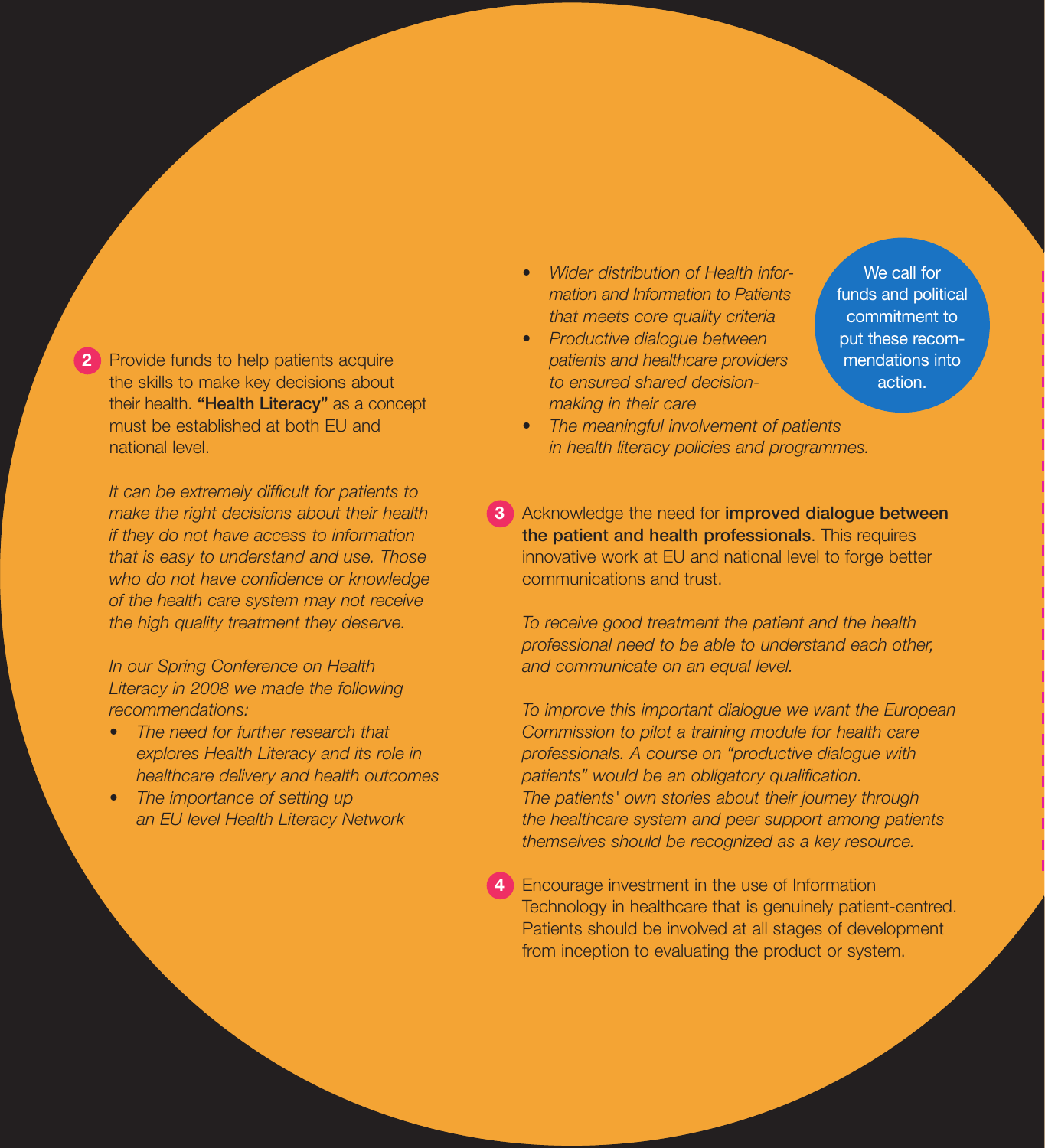*It is now widely recognised that Information Communication Technology (ICT) and eHealth solutions2 have an important role to play in healthcare. They can help empower patients, improve their safety, aid care in the home, and patient mobility. They can also encourage more personalised health care; improve disease management, and the quality and continuity of health care and health information.*

*However it is vital that patients and their representative organisations are appropriately consulted and involved in all stages of ICT developments to ensure these solutions are effective, and geared towards the needs of patients.*

*In an EU context, our Forum requests that in any follow-up linked to the e-Health roadmaps; further research; large scale transnational cooperation with e-health systems providers, infrastructure; that patients' organisations are involved and that this involvement is resourced and recognised.* 

#### **A PATIENTS' VOICE THAT IS HEARD IN BRUSSELS AND THROUGHOUT THE EU**

**1 Promote patient empowerment!** Patients need to be involved in a formal way in EU and national health projects. With patient input, policy is more likely to respond to their vital needs.

*Patient involvement, through their representative organisations, should be necessary criteria before funds are granted for relevant EU health projects.*

*We call on politicians to encourage 'the meaningful involvement of patients' to be adopted as a key performance indicator of health systems. This was highlighted by Commissioner Vassiliou in a recent speech3 .*

**2 Ensure more money is allocated for EU health policy and programmes**. Adequate funds should be given to patients' groups, so their members have a voice when vital decisions are made about their health care.

*It is widely recognised that the current funds allocated to the EU Health Budget are totally inadequate to achieve the aspirations of the EU Health Strategy - 'Together for Health' and indeed the future challenges as identified by DG Sanco (Health).*

- *2 ehealth solutions: Computerised applications in the field of health e.g. storing patient data*
- *3 EPF Spring Conference on Health Literacy, Brussels, 8 April 2008*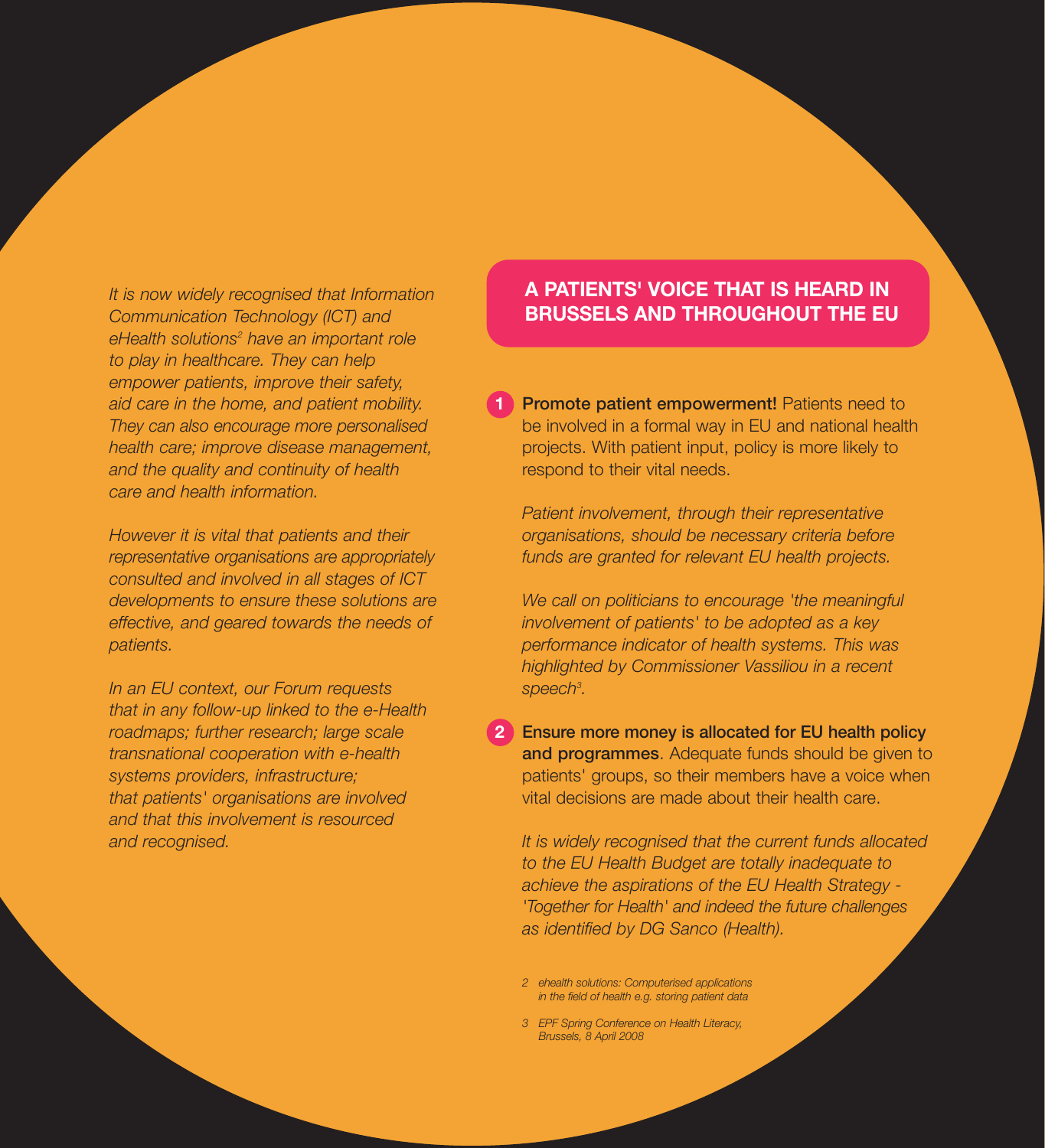*The EU Health Policy Forum is proposing investment in health as a priority in the next budget round. We and our sister NGOs call on Members of the European Parliament to support this move and to recognise adequate funding for patient organisations and other health NGOs is a necessary part of this investment.*

**3** Support our **annual review of the status of patients** across the European Union. The European Patients' Forum will conduct its survey from the patient's perspective, using criteria identified exclusively by the patients themselves.

*The European Patients' Forum considers it vital that patients themselves are given the opportunity to speak out on their experience of healthcare systems and how the health care community perceives them.* 

*Following pilot work that will take place in late 2008/early 2009, we will launch an annual review on the Status of Patients throughout the European Union; this will require sustainable and on-going financial support and should be co-financed through EU funding.*

**4** Support moves to make our day! We are calling for the 18th April to be designated as **"European Patients' Rights Day"**. This would give patients, their families, and organisations the chance to raise the profile of health issues they care most about.

*We call upon the European Parliament to support this initiative and be as active as possible in the events organised on and around the European Patients' Rights Day in their constituencies.*

## In **conclusion**

We feel strongly that our manifesto will have a dramatic impact on the quality of heath care received by all patients living across the European Union. We urge you to sign up to our manifesto and become an active supporter of our aims.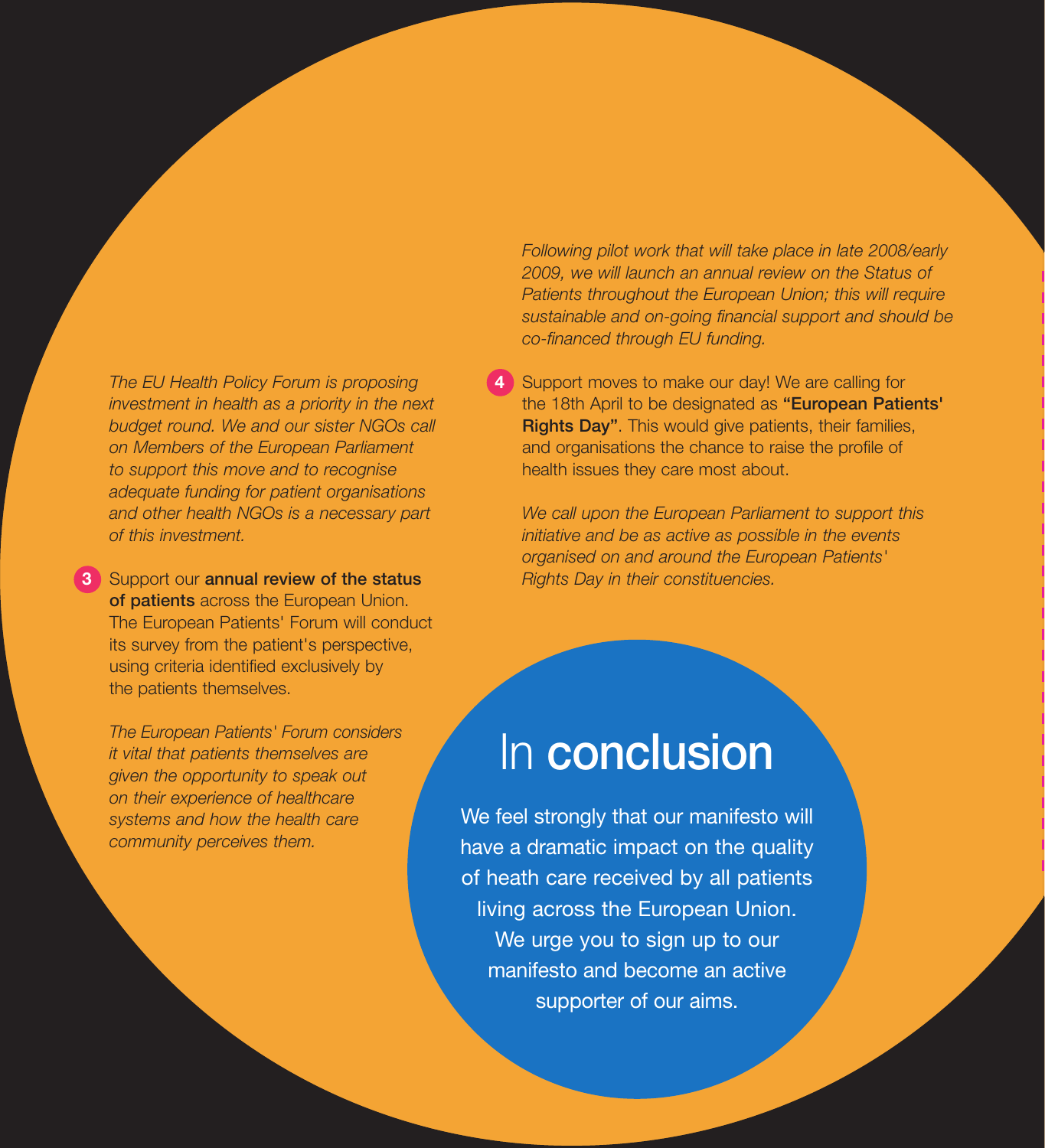## Background to **the European Patients' Forum Manifesto**

**These proposals have been developed and endorsed by their representative patient organisations that are members of the European Patients' Forum, collectively representing 150 million patients throughout the European Union. They are achievable, make economic sense and when implemented will make a significant difference to the health outcomes and quality of life of vast numbers of patients in every Member State.**

They are focused around the core goals within our Strategic Plan:

- To promote equal access to best quality information and healthcare for EU patients, their carers and their families
- To ensure meaningful patient involvement in EU health-related policy-making, programmes and projects.
- To ensure a patients' perspective is heard in developments at EU level on health economics and health efficacy. (Health, wealth and equity).
- To encourage inclusive, effective and sustainable representative patient organisations.
- To nurture and promote solidarity and unity across the EU patients' movement.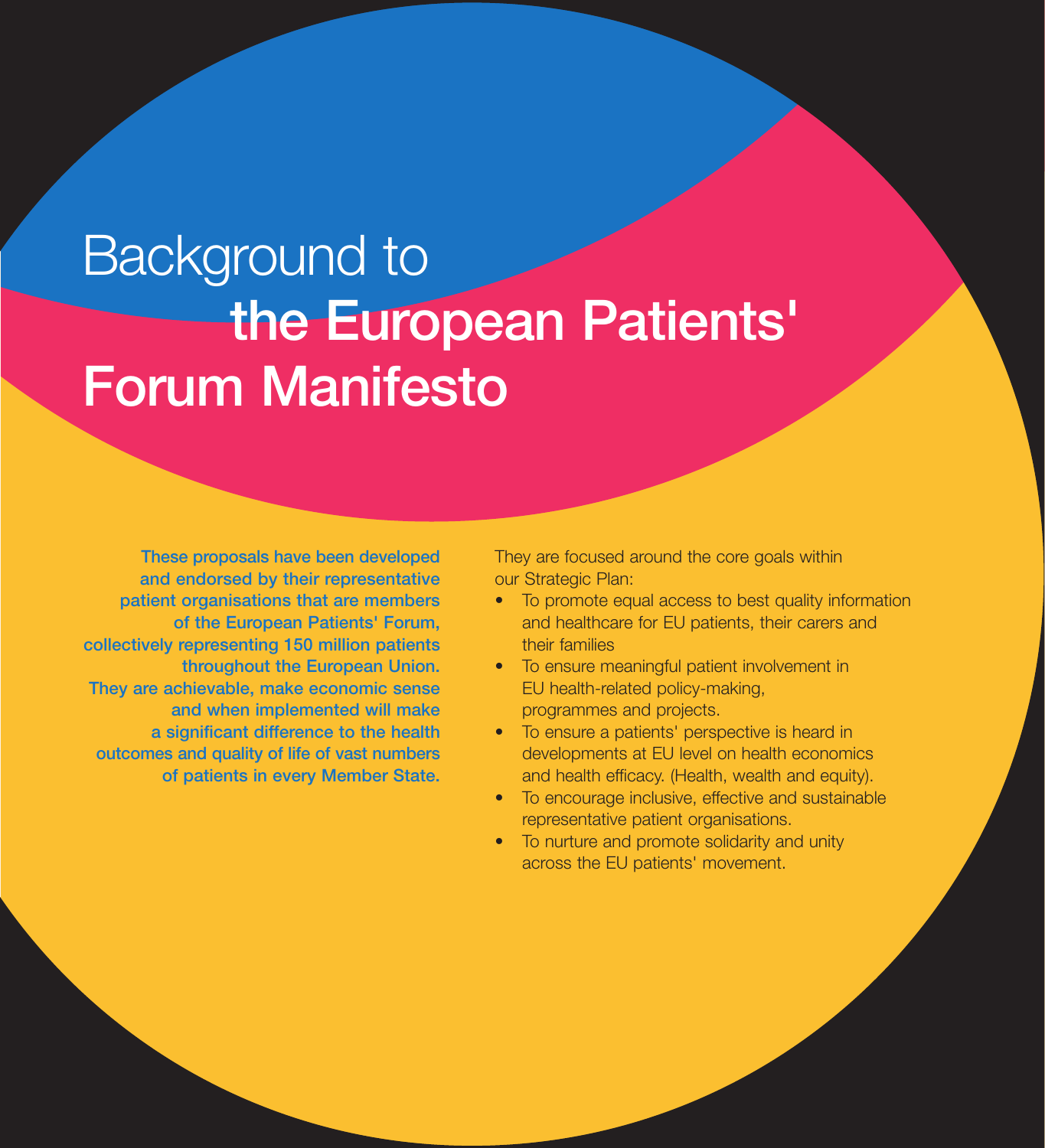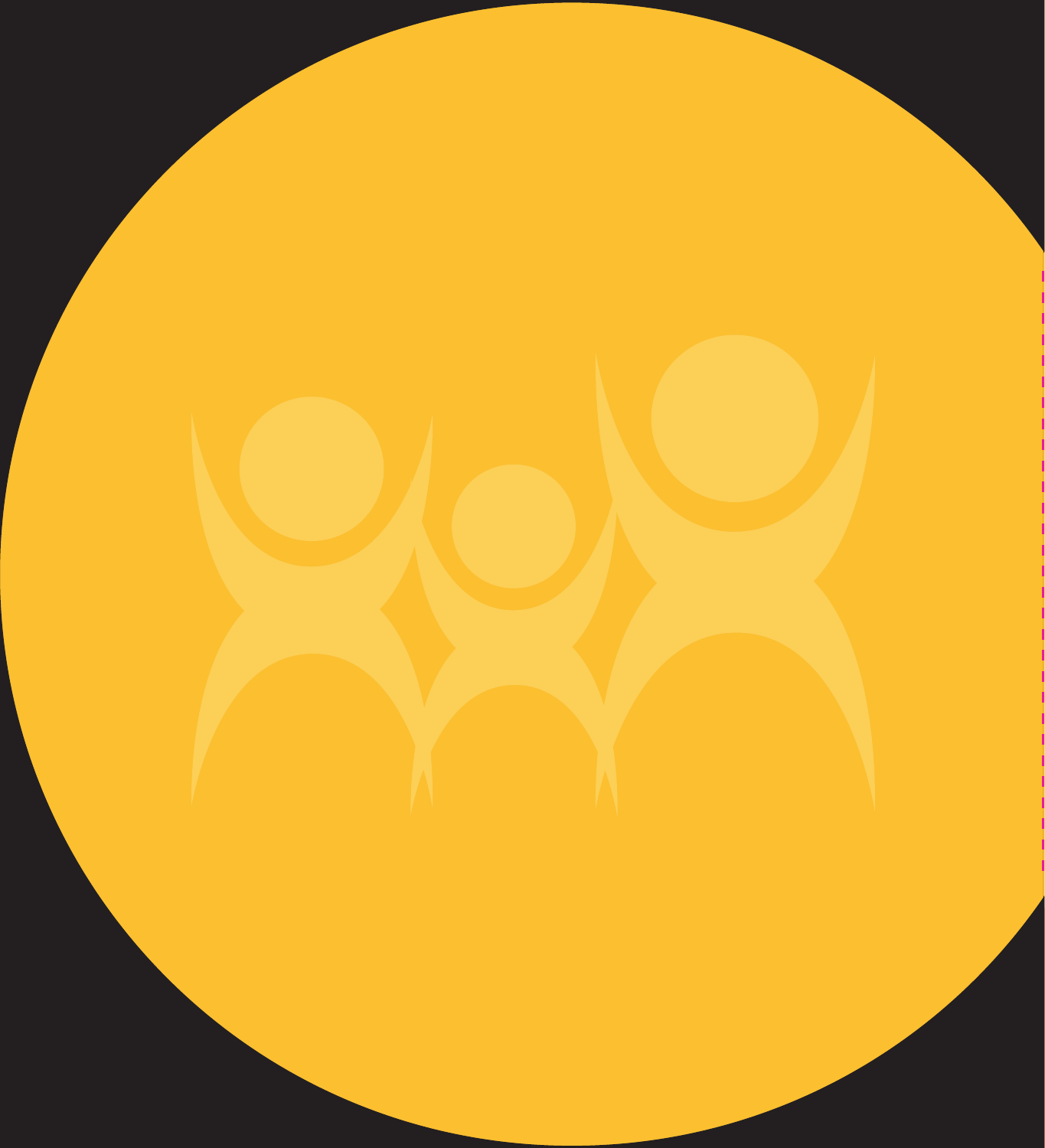